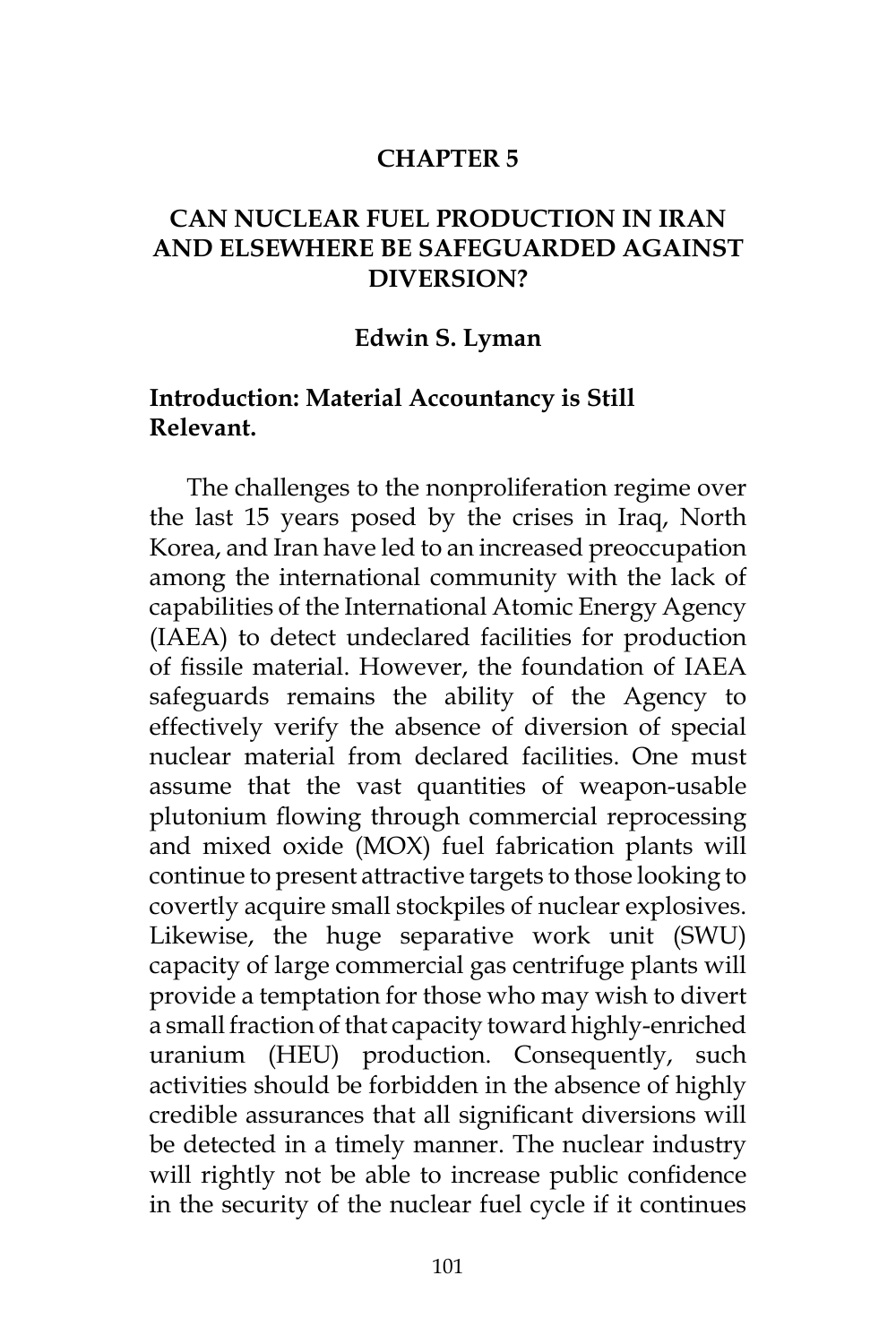to operate facilities where dozens of bombs' worth of plutonium or HEU could conceivably go missing annually without being detected.

However, experiences with safeguarding plutonium bulk-handling facilities in Japan and Europe have made clear that, even when discrepancies in material accountancy arise, the response is anything but timely. The Agency's reluctance to escalate the significance of unresolved discrepancies to the level of violations of safeguards agreements have led to standoffs in which anomalies have remained unresolved for years or even decades. Clearly, this state of affairs is intolerable in the context of the current global threat environment.

The question of whether bulk-handling uranium facilities for conversion or enrichment can be effectively safeguarded against diversion raises somewhat different issues than those at plutonium bulk-handling facilities. Since the facilities under normal operating conditions do not involve weapon-usable process materials, the risks associated with diversion are indirect and are related to the effectiveness of enhanced safeguards measures, both to exclude the possibility of reconfiguring declared centrifuge plants to illicitly produce highly enriched uranium and to exclude the existence of clandestine enrichment plants that could utilize undeclared feed. However, even the IAEA Director of Safeguards has conceded that the additional authority provided to the Agency under the Additional Protocol is not sufficient to ensure that it will be able to discover all undeclared activities at undeclared locations.<sup>1</sup> Thus again, the credibility of safeguards remains dependent on the ability of international inspectors to ensure that significant quantities of nuclear materials cannot be diverted without detection from safeguarded facilities to undeclared ones, even if the materials are not directuse.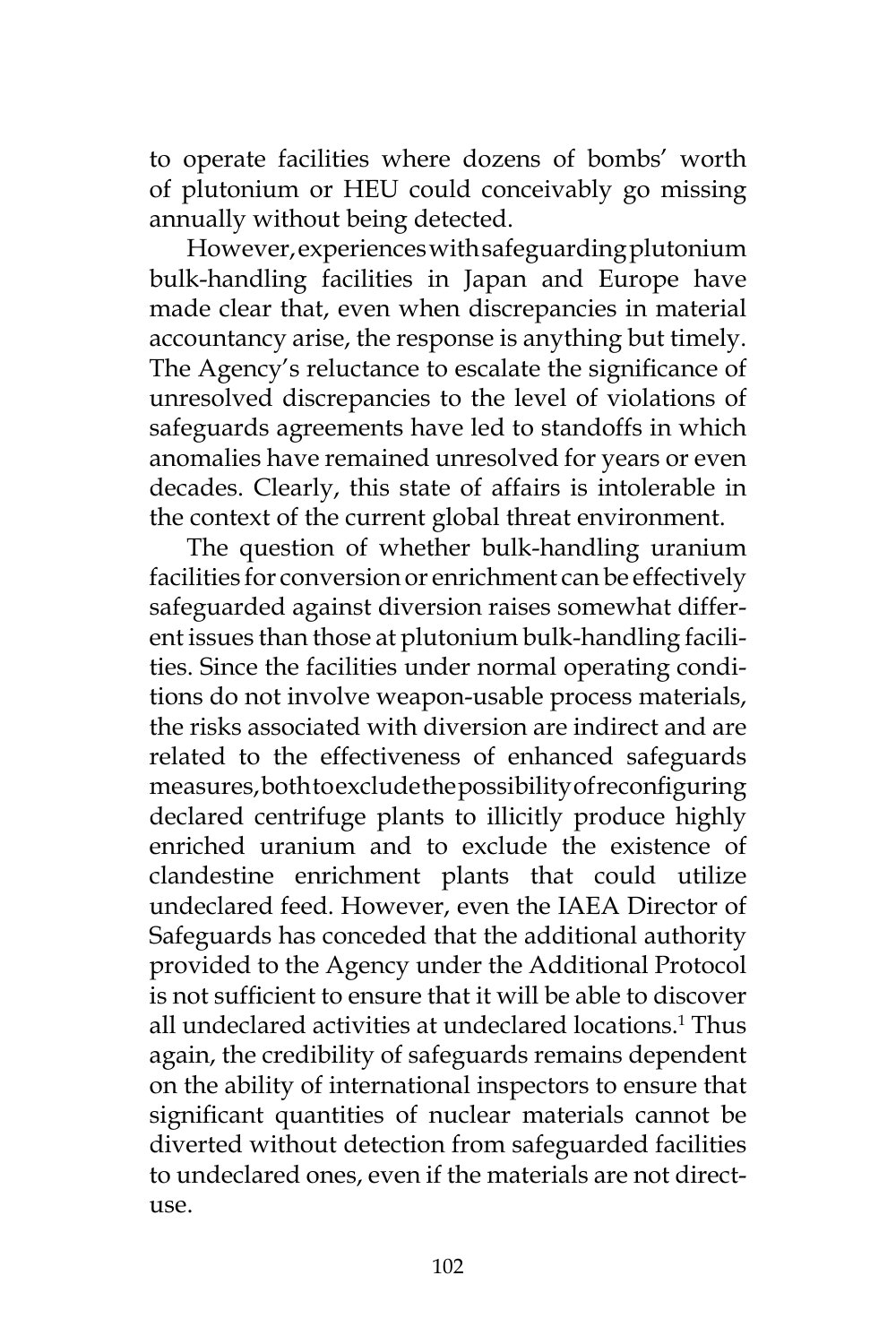Another reason why detection of diversion remains crucially important is the growing threat that sophisticated subnational groups, perhaps with state assistance, could obtain fissile materials to construct crude nuclear weapons for use in terrorist attacks. The world has only begun to fully appreciate the magnitude and seriousness of this danger in the aftermath of the September 11, 2001 (9/11) attacks. The potential for clandestine diversion by a state of a few significant quantities of plutonium is perhaps not the greatest proliferation concern for states that already have nuclear weapons or have large fuel cycle facilities that could be overtly commandeered for the rapid production of fissile material. But such a diversion would pose a major threat if it were carried out by or on behalf of a subnational group whose objective is to acquire only a small number of weapons for terrorist purposes. And in the latter context, the notion of timely warning as applied to states may not be relevant, since the concept as it applies to states is not directly applicable to terrorist groups that are immune to political pressures and may be able to evade capture for long periods of time if they are able to successfully escape with diverted material. Thus a security and safeguards posture that is stringent enough to deter diverters must be a fundamental goal, because the game may well be over once sufficient material is diverted.

Of course, the IAEA does not have formal authority to address subnational threats, which are the responsibility of State Systems of Accounting and Control (SSACs). However, it is apparent that improving the quality of SSACs of sufficient quality to provide the IAEA with a stringent capability to detect diversions by the operator would also provide the operator with an enhanced capability to detect diversions by insiders.<sup>2</sup> The problem is that aspects of domestic security that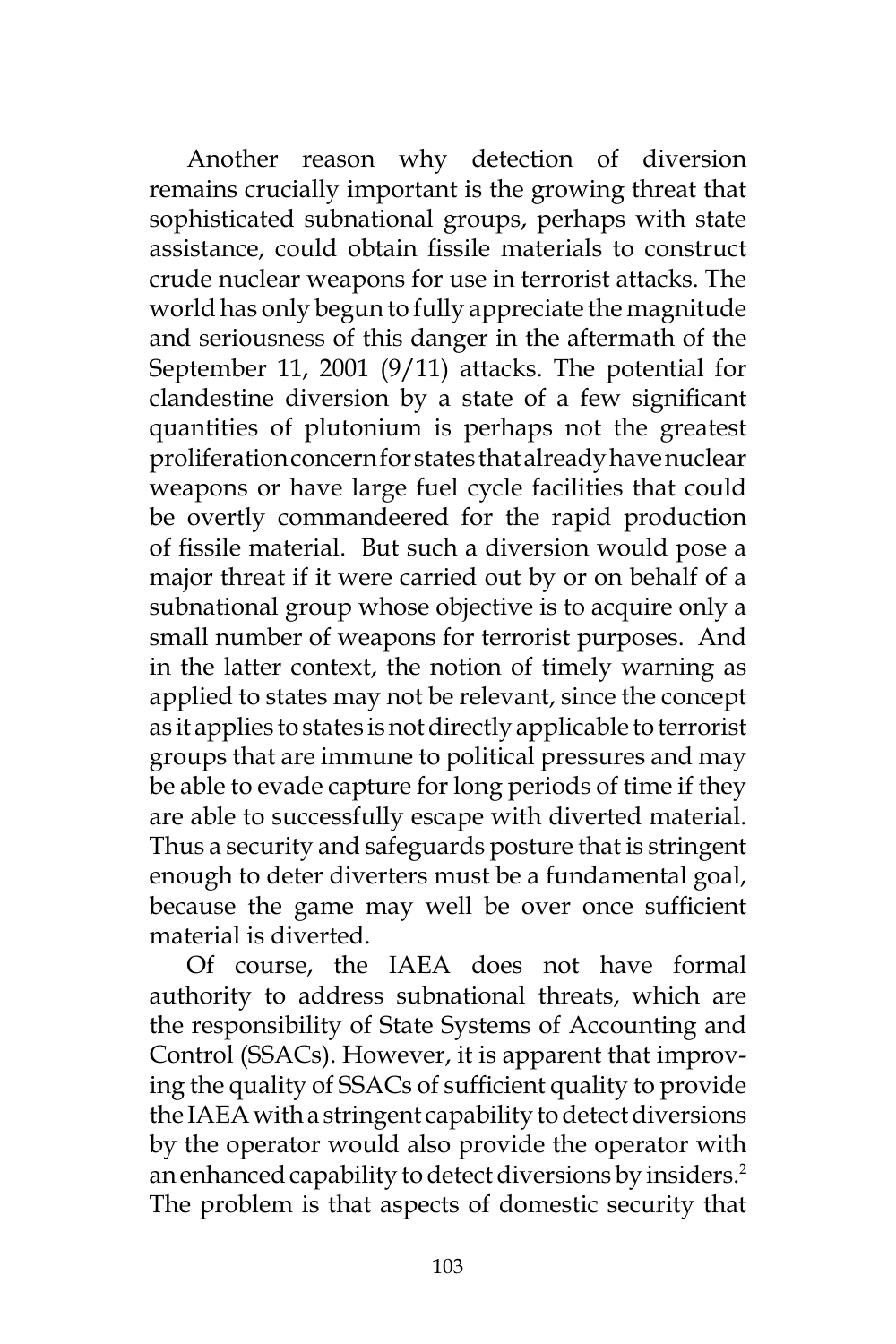are important in countering internal threats, such as access authorization programs, would remain out of the IAEA's formal domain, even under the provisions of the revised Convention on Physical Protection of Nuclear Material (CPPNM). This dichotomy between state and nonstate actors, which appears more and more artificial today in a world where their interests are often intertwined, will hinder efforts to build comprehensive systems to effectively ensure that civil nuclear facilities cannot become covert sources of fissile material for either states or subnational groups.

There are indications that instead of moving to strengthen material accountancy practices, the IAEA is actually moving to weaken them. According to the IAEA 2004 Safeguards Statement, the Standing Advisory Group on Safeguards Implementation (SAGSI) "found that the Safeguards Criteria were basically sound, but that a key priority is the wider implementation of integrated safeguards."3 Integrated safeguards is an effort by the IAEA to save money by reducing reliance on the results of facility-level material accounting for making state-level safeguards conclusions. However, for the reasons stated above, the IAEA should avoid an excessive focus on pursuing integrated safeguards at the expense of improving basic material accountancy measures at declared facilities.

# **The Challenges of Detecting Diversion at Plutonium Bulk-Handling Facilities**.

In 1990, the Washington, DC-based Nuclear Control Institute issued a seminal paper by Dr. Marvin Miller of the Massachusetts Instititute of Technology, entitled "Are IAEA Safeguards on Bulk-Handling Facilities Effective?"<sup>4</sup> This paper illustrated, in simple yet stark terms, that the IAEA, as a result of technical and political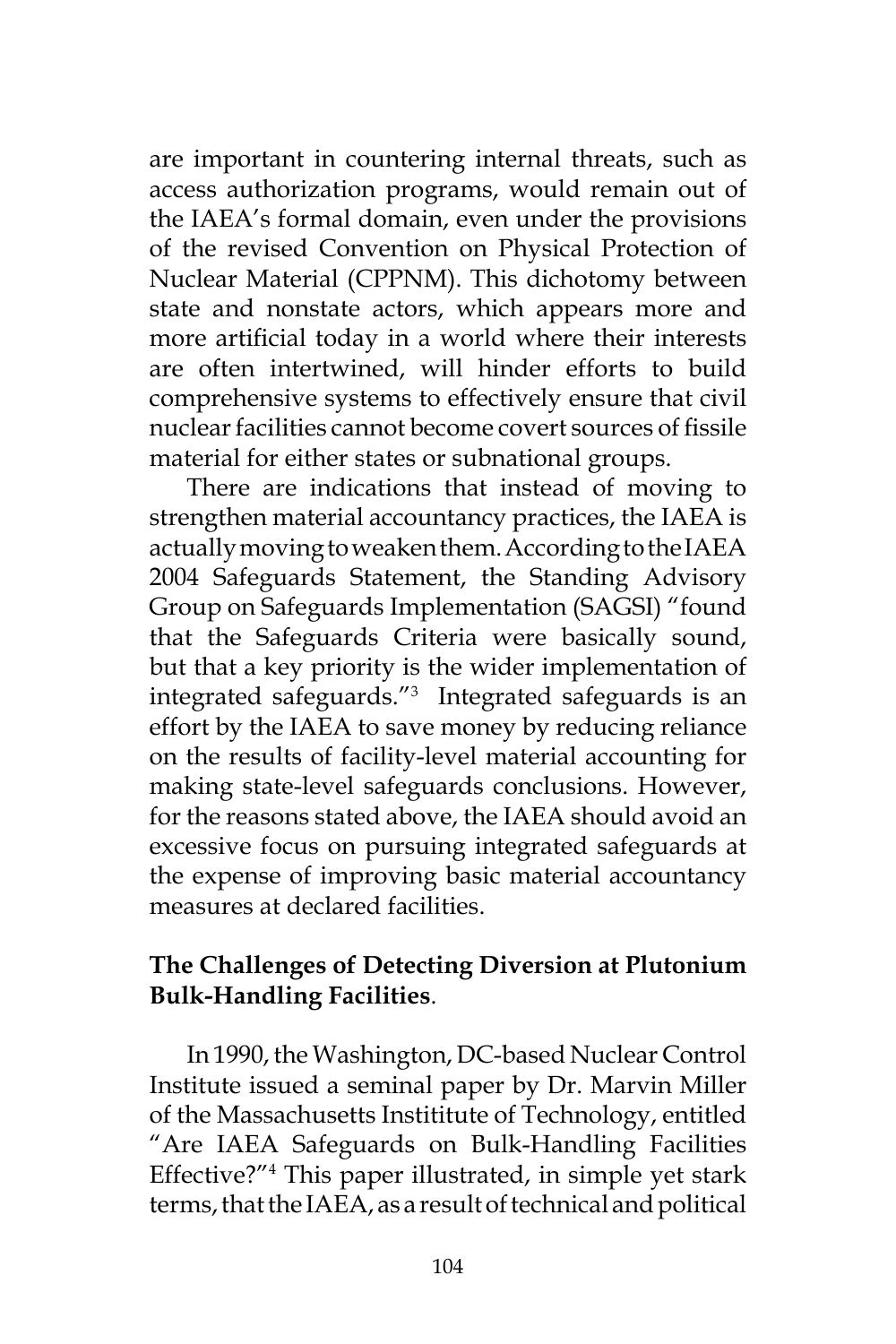obstacles, was unable to meet its detection goals for large-throughput plutonium bulk-handling facilities, e.g., reprocessing and plutonium fuel fabrication plants. Miller argued that this conclusion is significant because he believed that it was reasonable to regard the detection goals as performance criteria for effective safeguards, not only to maintain the credibility of the international safeguards system, but also to help ensure that national systems of accountancy and control would be stringent enough to deter subnational diversion.

One purpose of the present paper is to revisit Miller's arguments in light of any technical and political developments related to nuclear material accountancy over the last 15 years and to assess whether the conclusions of his article remain true today.

The IAEA "detection goals" have not changed since Miller's paper was written, although they are no longer universally applied. The goal remains the detection of a diversion of a "significant quantity" (SQ) of unirradiated direct use nuclear material (8 kilograms of plutonium or 25 kilograms of uranium-235 contained in HEU) within 1 month; one SQ of irradiated direct use material (about the equivalent of two pressurizedwater reactor spent fuel assemblies) within 3 months; and indirect use material (75 kilograms of uranium-235 contained in low-enriched or natural uranium) within 1 year. However, these timeliness detection goals may be extended in states that have adopted the Additional Protocol and where the IAEA has concluded that undeclared nuclear materials and activities are absent, as part of the initiative known as "integrated safeguards."

Miller observed that for large bulk handling facilities, such as the 800 metric ton heavy metal (MTHM)/year Rokkasho Reprocessing Plant (RRP) now undergoing startup testing in Japan, it was not possible with the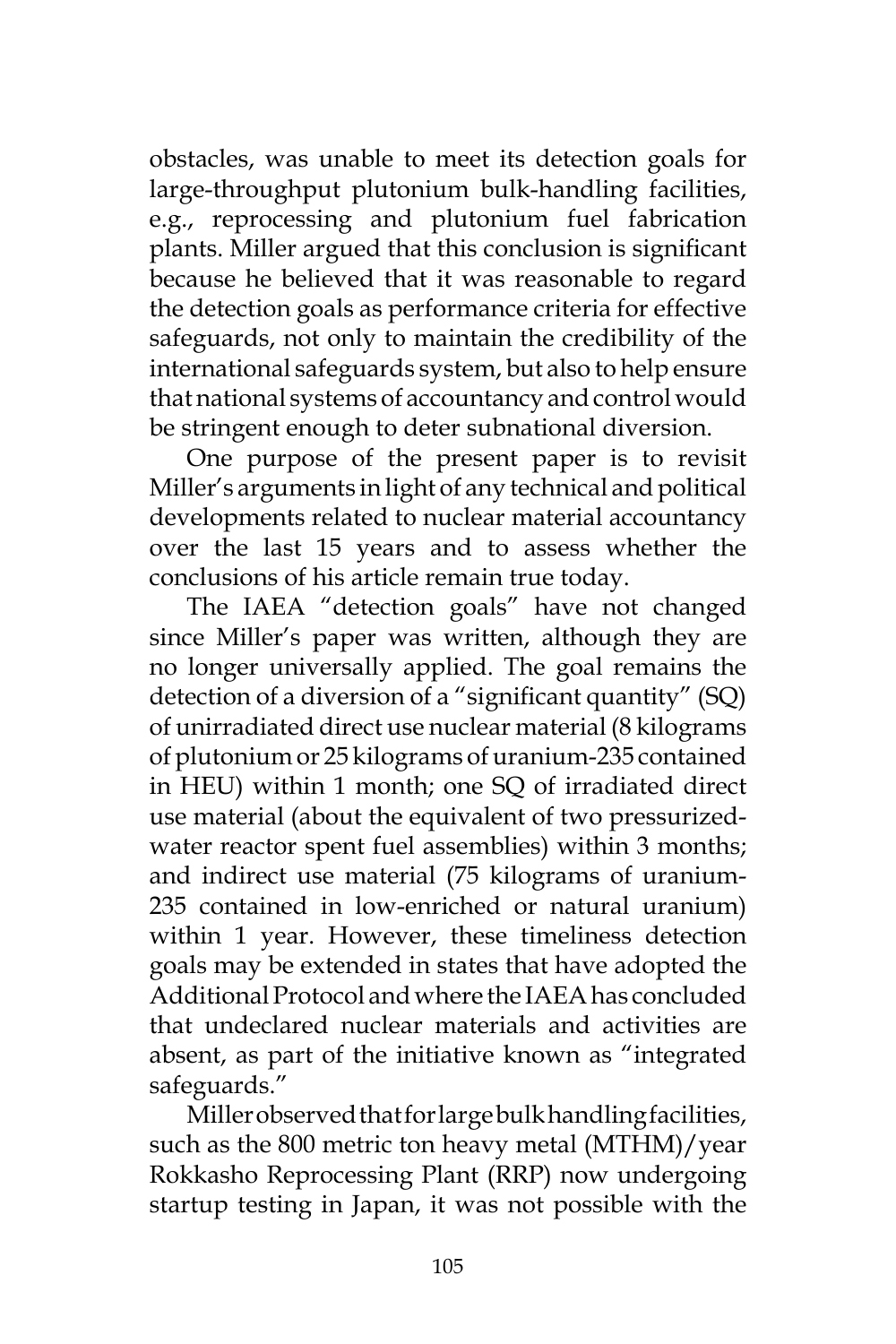technologies and practices available at the time to detect the diversion of 8 kilograms of plutonium  $(1 SQ)$  – about 0.1 percent of the annual plutonium throughput—with a high degree of confidence. This is because the errors in material accountancy measurements at reprocessing plants were typically on the order of 1 percent—that is, a factor of 10 greater than an SQ. If after taking a physical inventory, the value of plutonium measured was less than expected (on the basis of operator records) by an amount on the order of 1 SQ, it would be difficult to state with high confidence that this shortfall, known as "material unaccounted for" or MUF, was due to an actual diversion and not merely measurement error.

In the past, the IAEA acknowledged that the 1 SQ detection goal could not be met in practice, and instead adopted a relaxed standard known as the "accountancy verification goal" (AVG), which was "based on a realistic assessment of what then-current measurement techniques applied to a given facility could actually detect."5 The AVG was based on a quantity defined as the "expected accountancy capability," E, which is defined as the "minimum loss of nuclear material which can be expected to be detected by material accountancy," and is given by the formula  $E = 3.29 \text{ oA}$ , in which  $\sigma$  is the relative uncertainty in measurements of the plant's inputs and outputs, and A is the facility's plutonium throughput in between periodic physical inventories.<sup>6</sup> This formula is derived from a requirement that the alarm threshold for diversion be set at a confidence level of 95 percent and a false alarm rate of 5 percent.

Miller estimated that for the RRP, based on an input uncertainty of ±1 percent (which was the IAEA's value at the time for the international standard for the expected measurement uncertainty at reprocessing plants), the value of E would be 246 kilograms of plutonium, or more than 30 SQs, if physical inventories were carried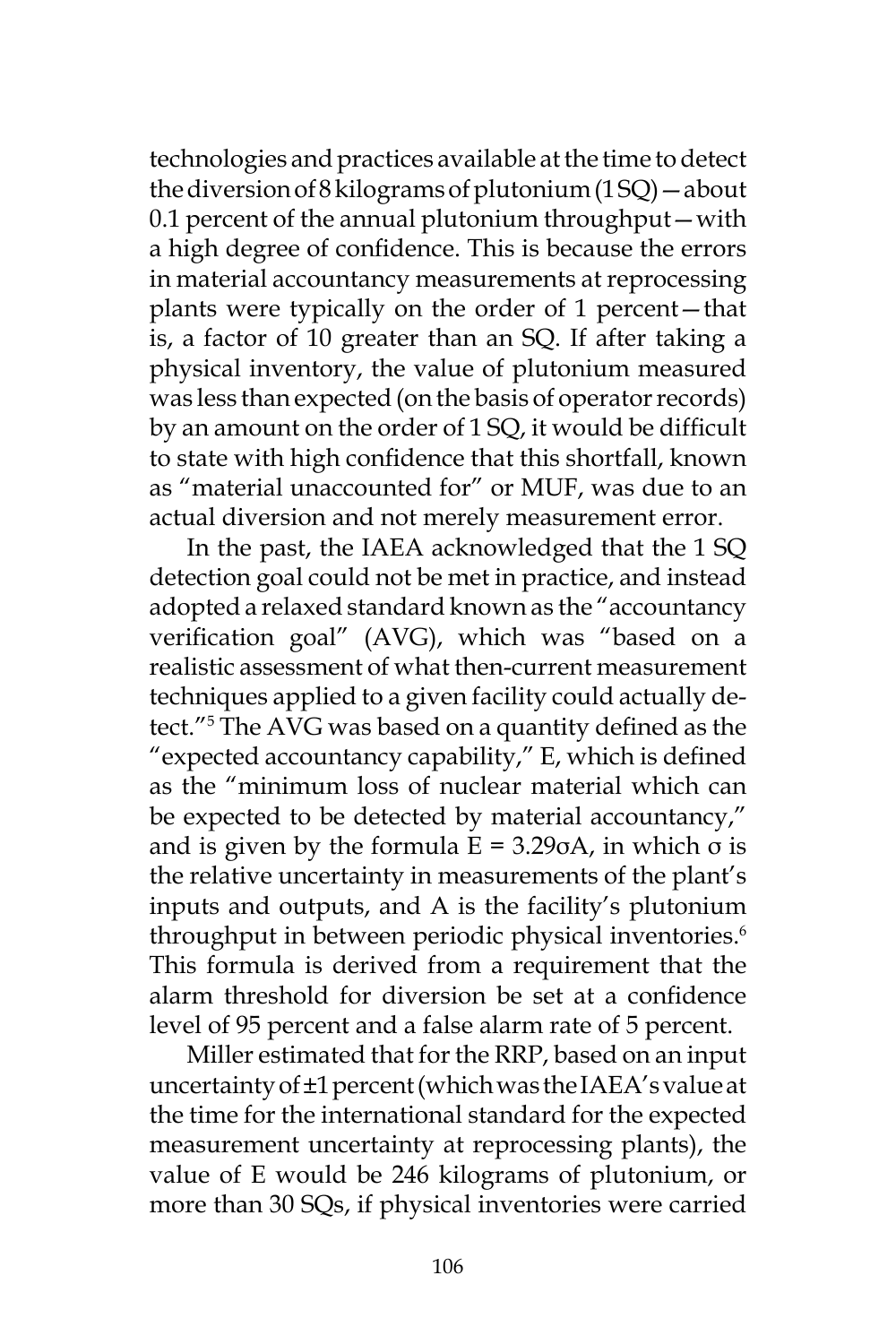out on an annual basis, as was (and is) standard practice. This means that a diversion of plutonium would have to exceed this value before one could conclude with 95 percent certainty that a diversion had occurred, and that the measured shortfall was not due to measurement error.

Apparently, the IAEA no longer uses the AVG as a standard for material accountancy, and the term was not mentioned in the revised Safeguards Criteria issued in 1991.7 The term also does not appear in the 2001 edition of the IAEA Safeguards Glossary. While some have characterized the elimination of this criterion as an attempt to strengthen material accountancy standards, it could also be regarded as a way of concealing the embarrassingly poor capabilities of conventional material accountancy methods.

Miller also identified other problems that contribute to the difficulty of detecting diversions on the order of 1 SQ, such as the accumulation of plutonium in waste streams such as cladding hulls that are not amenable to accurate assay by nondestructive means. The accumulation of plutonium in such hard-to-measure forms can lead to significant and growing contributions to cumulative facility MUFs.

## **An Aside on False Alarm Rates**.

Even if the IAEA were able to meet its detection goals, those goals are arguably inadequate, given the evolving trends in the threats from nuclear proliferation and nuclear terrorism that have become especially apparent since the 9/11 attacks. For instance, the detection probability guidelines of 90 to 95 percent confidence level and 5 percent false alarm rate established by the SAGSI in the 1970s do not appear to be sufficiently stringent today. The Agency's reluctance to pursue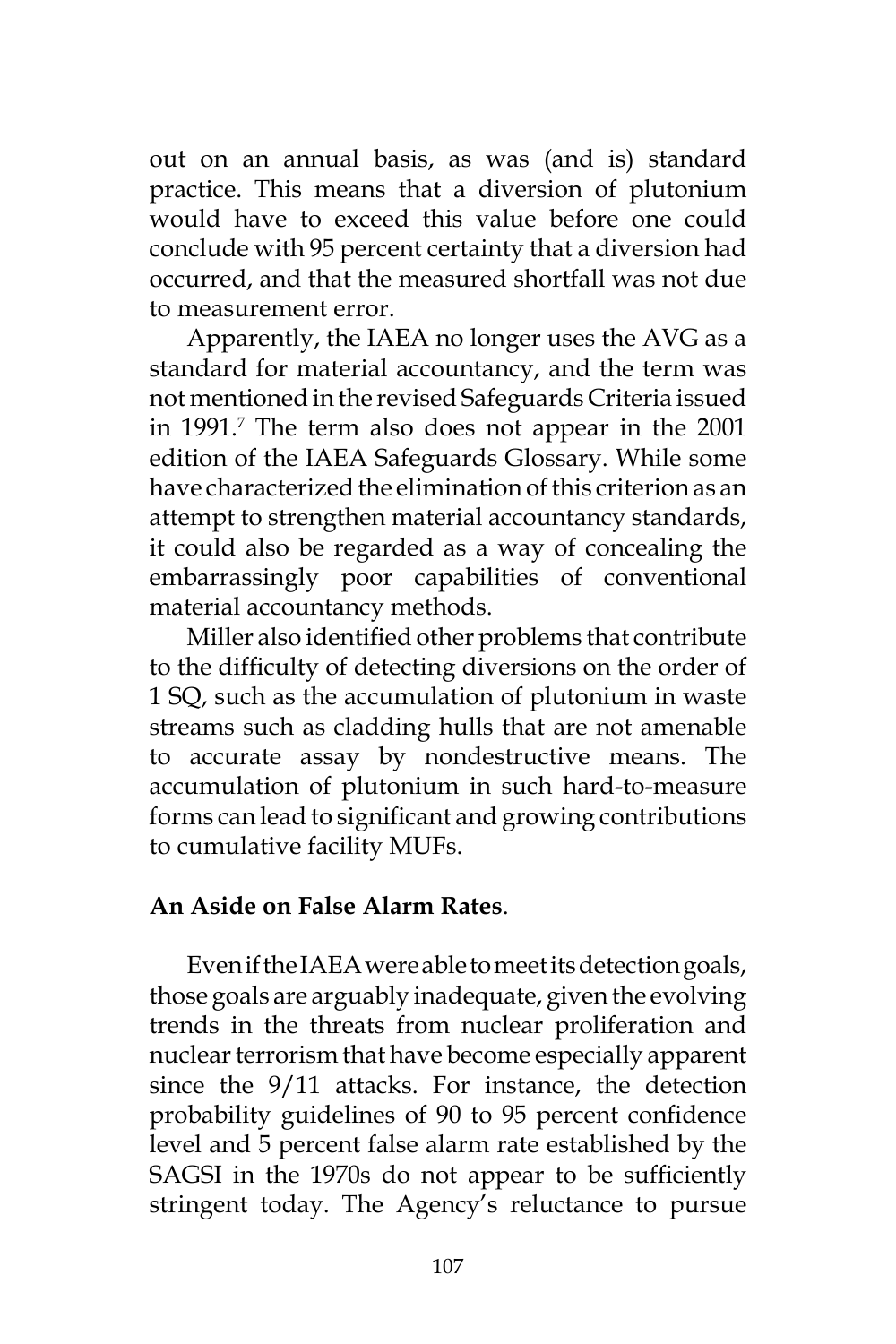higher confidence levels for detection of diversion at the expense of higher false alarm rates would seem to be a lesser concern in the context of the heightened security levels that have become standard operating practice around the world since the 9/11 attacks. Today most people are willing to tolerate a level of sensitivity for security screening at airports and critical facilities that would not have been acceptable in the past because of a common appreciation that the occasional false alarm is an appropriate price to pay to minimize the risk of another 9/11-scale terrorist attack. But the guidelines for probability of detection of diversion of plutonium have not been similarly strengthened in the aftermath of 9/11. On the contrary, ample evidence that material accountancy techniques cannot meet current quantitative detection goals does not bode well for the prospect of developing techniques capable of meeting more stringent goals without raising the acceptable false alarm rate.

### **Failures of Material Accountancy**.

Since the release of Miller's paper in 1990, numerous examples have come to light of serious lapses in material accountancy at bulk-handling facilities around the world involving the occurrence of large MUFs that remained unresolved for years or even decades. The reasons for these lapses illustrate some of the fundamental problems encountered at bulk-handling facilities that prevent timely closure of material balances and that must be overcome if the IAEA detection goals are to be met. These problems include accumulation of residual holdup, accumulation of scrap and waste materials in hard-to-assay material forms, inaccuracies in nuclear material estimation methods, and operator complacency/incompetence.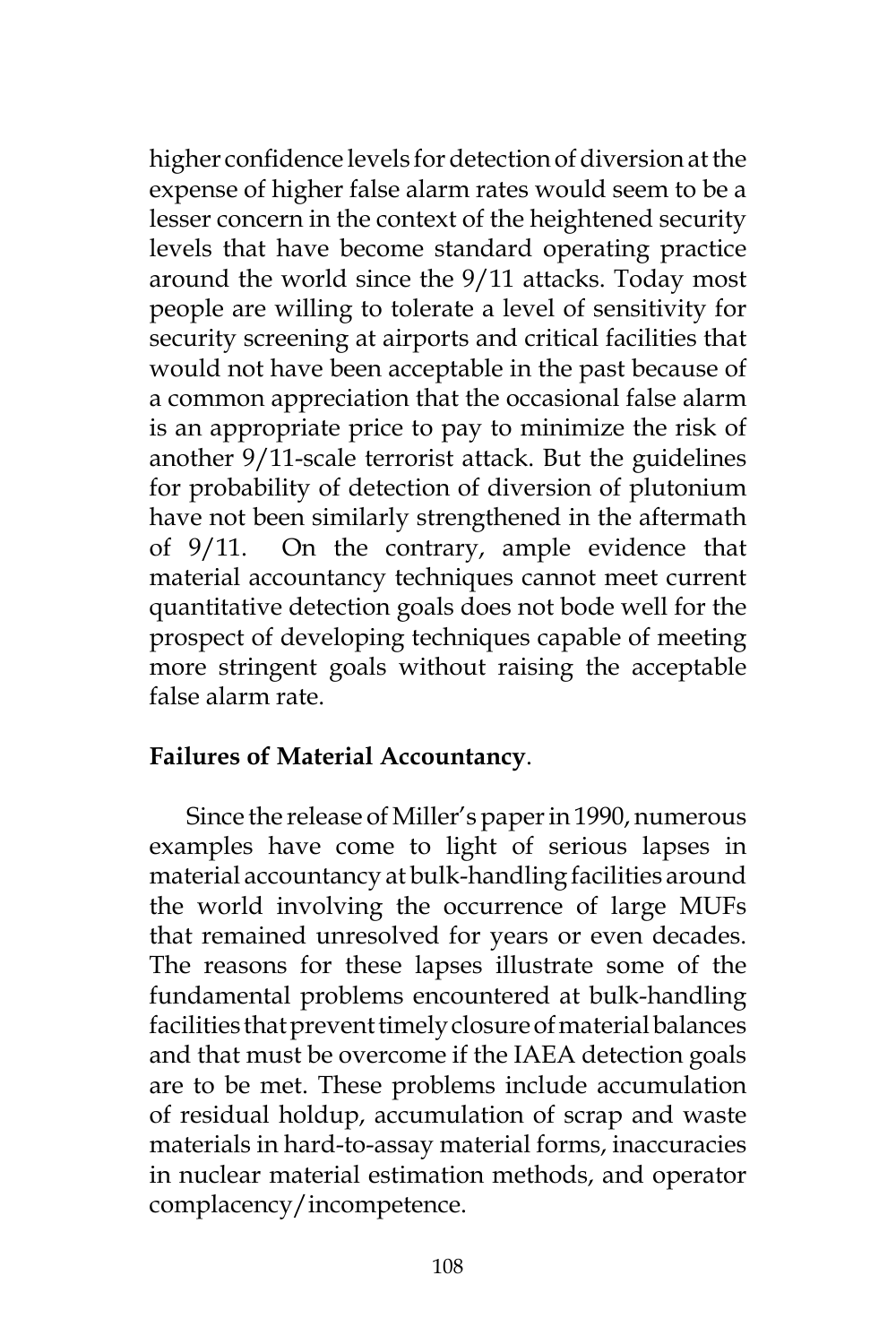The problem of *residual holdup* led to a significant material accountancy failure at the Plutonium Fuel Production Facility (PFPF), a MOX fuel fabrication facility at Tokaimura, Japan. Residual holdup is defined as material that remains behind after the inprocess material is removed for measurement prior to the taking of a physical inventory. Residual holdup resulting from the adhesion of powders on process equipment and accumulation in cracks, corners, and pores can result in persistent MUFs that grow with time. Ultimately, these MUFs can only be resolved by dismantlement and careful cleaning of process equipment.

At PFPF, operators noticed an unusually severe residual holdup problem soon after the plant started up in 1988. As a result, the plant operator, PNC, in conjunction with safeguards experts at Los Alamos, designed an nondestructive analysis (NDA) system to measure residual holdup in-situ known as the Glovebox Assay System (GBAS). However, measurement biases contributed to an overall uncertainty of about 15 percent. By 1994, the plant MUF had grown to about 69 kilograms of plutonium. Even if this entire amount was residual holdup, given the measurement uncertainty associated with the GBAS, the IAEA could not exclude the possibility with a confidence level of 95 percent, based on NDA measurements alone, that at least 1 SQ had been diverted. Consequently, the IAEA wanted PNC to cut open the plant gloveboxes, remove the holdup directly, and measure it with destructive assay (DA) methods. PNC balked at this request, and the dispute remained unresolved until the Nuclear Control Institute (NCI) publicly disclosed the existence of the discrepancy in 1994, after which PNC agreed to shut down the plant, recover the holdup, and install new equipment to reduce further holdup accumulation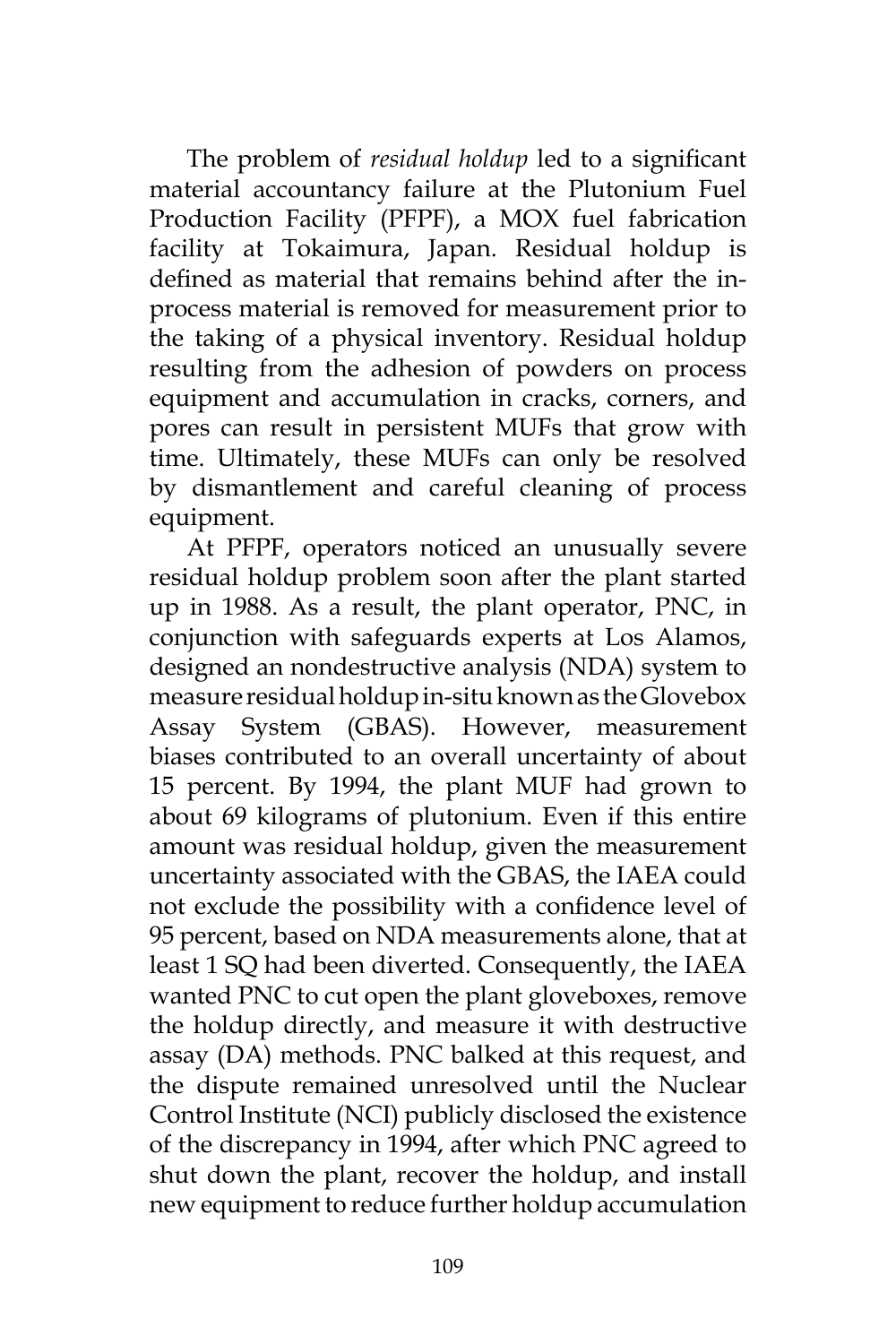and improved NDA systems for measuring residual holdup more accurately. After an expenditure of \$100 million to remove and clean out old gloveboxes and install new ones, PNC announced in November 1996 that it had reduced the MUF to less than 10 kilograms (but not less than 1 SQ). This partial resolution of the MUF took more than two years after the situation became public.

Another long-unresolved MUF issue at Tokaimura was associated with the accumulation of plutoniumladen fuel scrap resulting from decades of MOX research and production activities at the site.<sup>8</sup> Press reports in the mid-1990s indicated that the scrap inventory at Tokaimura contained between 100 and 150 kilograms of plutonium.9 However, much of this scrap was in an impure form that could not be accurately measured via NDA methods. An instrument known as the Plutonium Scrap Multiplicity Counter (PSMC), developed by Los Alamos, was good for assaying clean scrap but was much less useful for assaying plutonium that was contaminated with moisture or other substances containing light elements that could generate neutrons through (α,n) reactions. For such heavily contaminated scrap, the measurement precision ranged from 10- 50 percent, which is well over the 4 percent uncertainty cited by the IAEA as the acceptable international standard for scrap measurements.<sup>10</sup> At an average precision of 10 percent, the uncertainty associated with measuring a scrap inventory containing 150 kilograms of plutonium would be greater than 1 SQ, and the 95 percent confidence level for detecting diversion would be over six SQs. Consequently, the IAEA wanted the plant operator, PNC, to chemically purify the scrap so that it could be made homogeneous and could be more precisely measured using DA. PNC apparently had long-range plans to build a facility for aqueous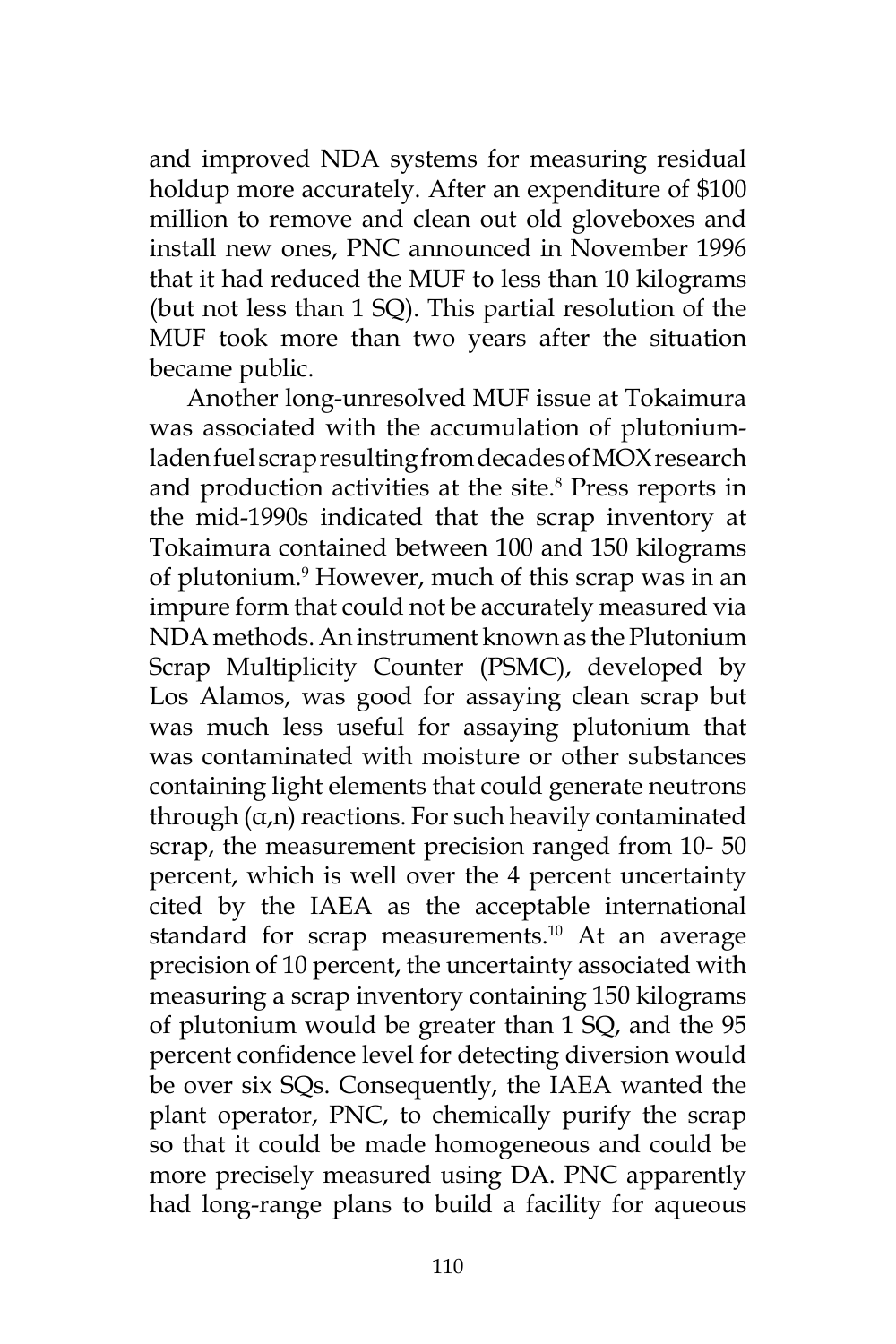processing of the scrap, but a formal agreement with the IAEA that it would do so was not reached until 1998, when the IAEA announced that the plant operator would embark on a 5-year program "aimed at reducing the inventory of heterogeneous scrap material," which would be "gradually homogenized to allow enhanced verification, including destructive analysis."11 Aside from a short mention in the IAEA 2000 Safeguards Statement of the implementation of a containment and surveillance approach for the receipt and storage of MOX scrap at something called the "Critical Solution Facility" in Japan, $12$  no public information could be located by the author regarding the status or outcome of this program.

Measurement and estimation errors also contributed to substantial material accountancy failures that occurred at the spent fuel reprocessing plant at Tokaimura since it began operating in 1977. In January 2003, Japan admitted that the cumulative shipperreceiver difference—that is, the difference between the amount of plutonium that was estimated to have been shipped to the reprocessing plant and the amount that had actually been measured—was 206 kilograms, or about 25 SQs. This was nearly 3 percent of the total amount of plutonium estimated to have been processed in the plant over its lifetime. A few months later, Japan revised its figures, claiming that the actual discrepancy was 59 kg, with the remainder either bound in cladding hulls (12 kg), discarded with high-level liquid waste (106 kg), or decayed into americium-241 (29 kg). However, it was unclear how figures as precise as these were derived, given the uncertainties inherent in measuring the plutonium in cladding hulls and in high-level waste, and the uncertainties in determining the initial isotopic composition.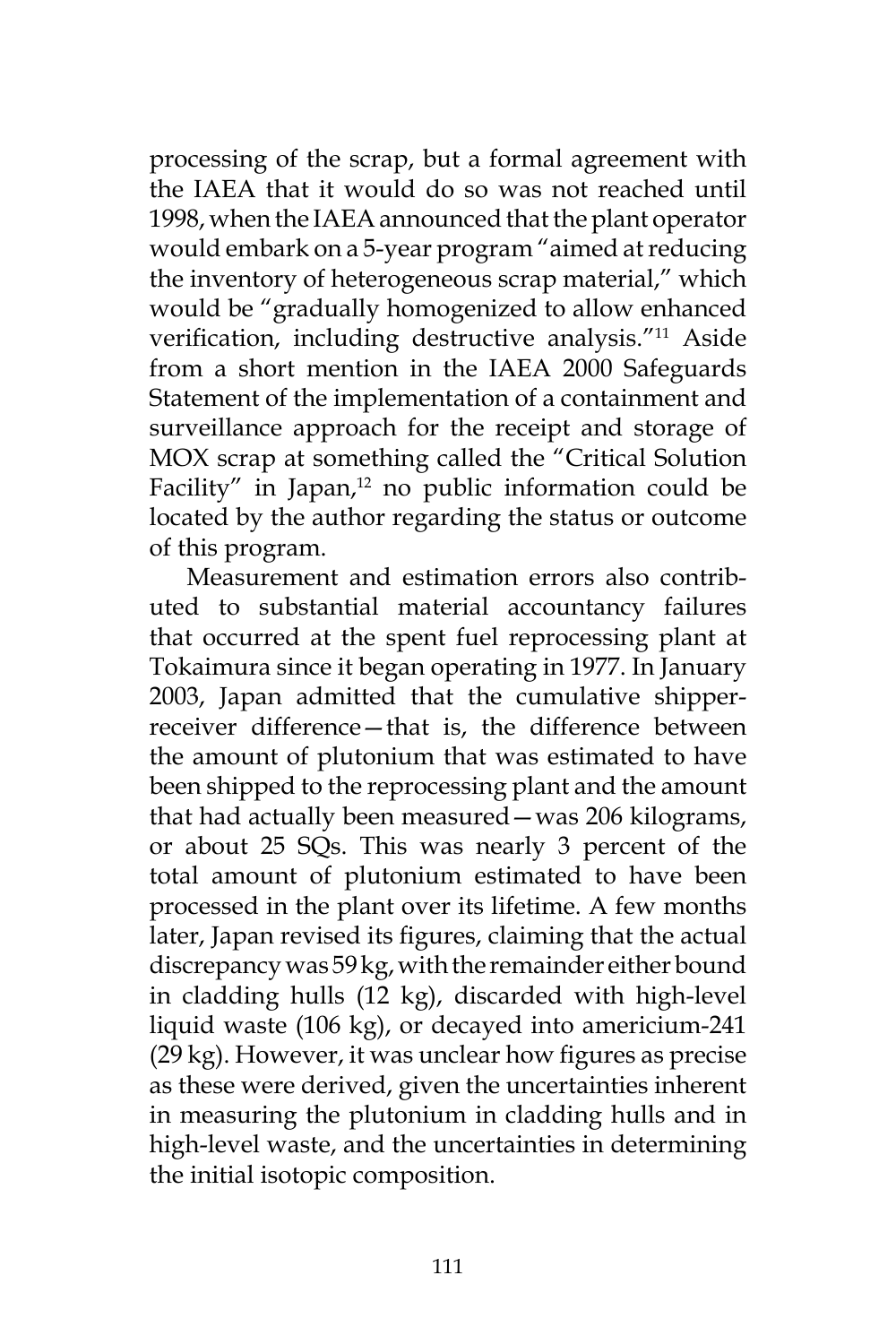MUF issues have arisen in other countries that produce and process plutonium, including France and the United Kingdom. The Euratom Safeguards Agency reported in 2002 that "the annual verification of the physical inventory of the Cogema-Cadarache plant in France found an unacceptable amount of material unaccounted for (MUF) on the plutonium materials."13 The problem was later attributed to issues associated with differences between measurement results taken by inspectors and operators and with the accounting of poorly-defined historical materials (although it is unclear why the issue did not arise until 2002, if that were the case). The finding of "high values of MUF" was reiterated in the 2003 report. It was reported in September 2004 that Euratom had "recently" sent a response to Cogema accepting its explanation for the 2002 MUF finding. Thus it took at least 2 years to resolve the discrepancy (and the time period would potentially be much longer if it was due to long-stored historical materials).

In the United Kingdom (UK), the most recent audit of nuclear materials at BNFL Sellafield, published on February 17, 2005, revealed a plutonium MUF of 29.6 kilograms, or about 3.5 SQ. BNFL insisted at the time that the figure did not mean that any material had been removed from its plants, and that "the techniques we use to account for our nuclear material are internationally approved and recognized as best practice. In particular, the systems of statistical measurement and control in the Thermal Oxide Reprocessing Plant (THORP) estimate the amount of plutonium are the most advanced in the world.  $\frac{1}{14}$ 

BNFL was forced to eat these words only a few months later when the public was informed on May 9 of a massive leak at THORP that had gone undetected for 9 months. The leak, which occurred in a feed pipe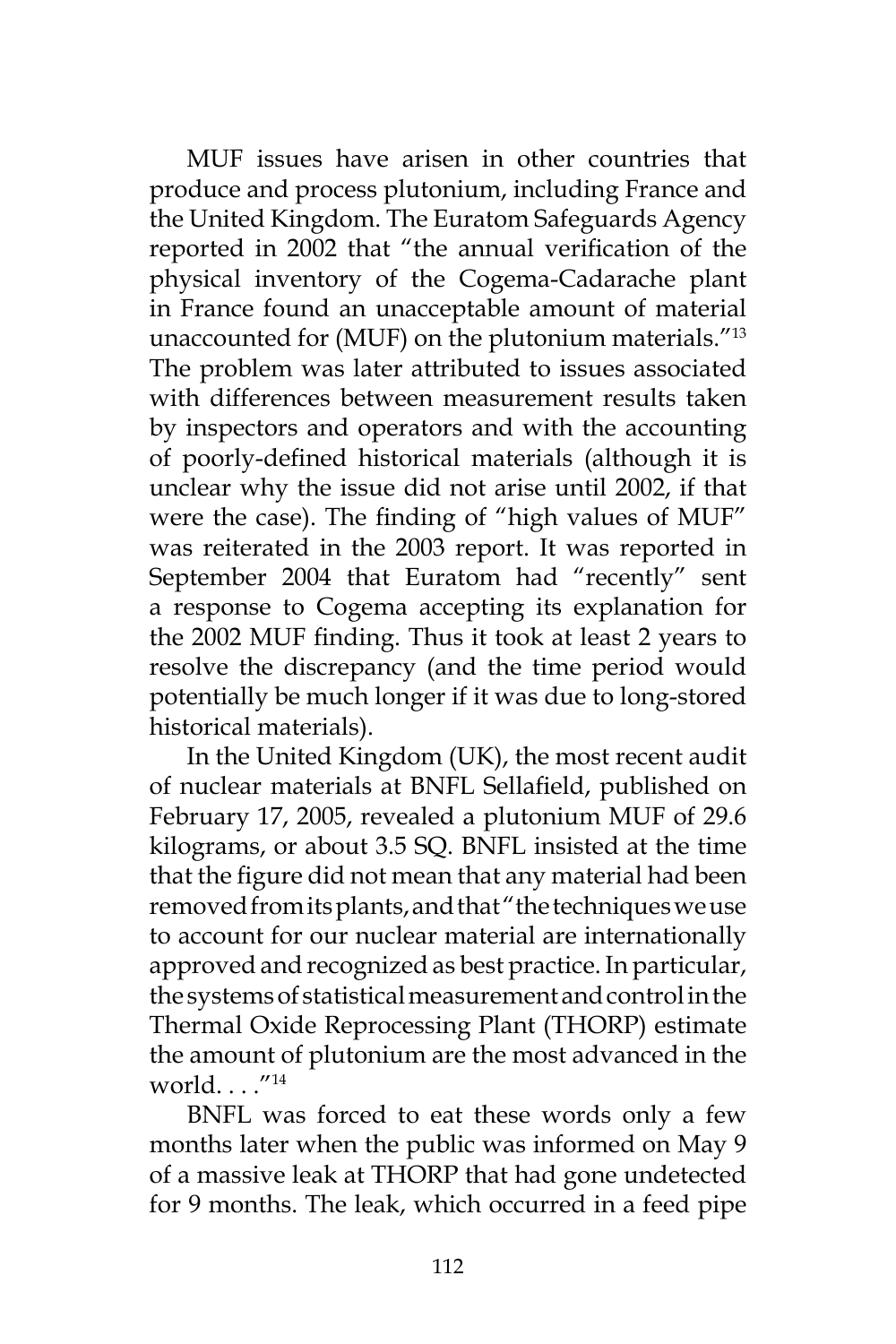to one of the two accountancy vessels, resulted in the accumulation of 83.4 cubic meters of dissolver solution, containing an estimated 19 metric tons of uranium and 190 kilograms of plutonium.15 In spite of the fact that the leak occurred at an accountancy tank, which is where the initial inventory is measured for the purpose of establishing shipper-receiver differences (SRDs), the steadily increasing loss of material did not attract notice until 8 months after it began. To the credit of the plant's material accounting system, first indications of a problem came not from any safety indicators (several of which were malfunctioning), but from the Safeguards Department, when it detected an anomalous SRD in March 2005. However, an unambiguous finding of a leak did not take place until a month later.

In BNFL's review of the incident, it commended the role of the Safeguards Department in detecting the leak, but pointed out that the Nuclear Materials Accountancy system "is intended to provide overall accountancy balances," but "is not designed to (nor is it intended that it should) be responsive to track material on a more real time basis." BNFL goes on to recommend introduction of "a nuclear material tracking regime . . . with the objective of promptly detecting primary containment failure or misdirection of material."16

This statement appears completely baffling in view of the claims that BNFL had made previously, and fully supported by Euratom, regarding the status of near real time accountancy at THORP. For instance, in a paper delivered at an IAEA safeguards symposium in 2001, a joint paper by BNFL and Euratom safeguards officials stated that "Near Real Time Materials Accountancy (NRTMA) is fully operational in THORP, providing regular assistance of high quality material control."17 One can only conclude that this claim was a bluff—a bluff that has now been called.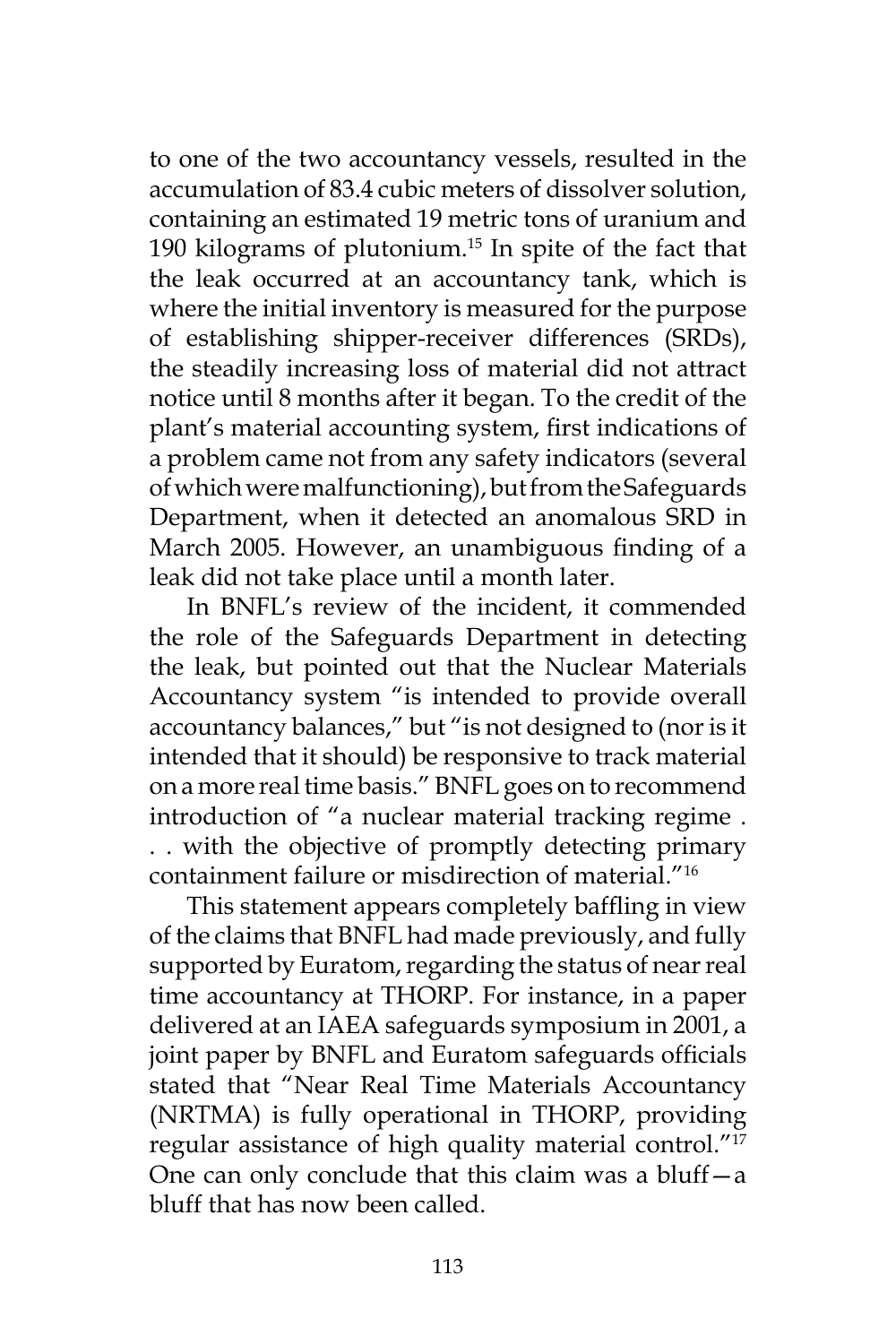Even more troubling than the control failures on the part of the operator was that Euratom also appeared to be asleep at the wheel. THORP is allegedly under Euratom safeguards, which is charged with verifying that there has been no diversion of plutonium, based on a timeliness criterion identical to that of the IAEA (one SQ within 1 month). In addition to having access to the operators' accountancy data, Euratom apparently also had independent access to process data, upon which it performed its own statistical tests.<sup>18</sup> Yet there is no indication that Euratom inspectors were any more successful than the plant operators at detecting the leak and sounding an alarm. If this was indeed the case, this incident does not instill confidence in the ability of Euratom safeguards to detect a diversion.

# **Have Things Improved?**

While the above real-world examples demonstrate the practical difficulties of ensuring through material accountancy methods the timely detection of diversions of significant quantities of plutonium at large, complex, messy, bulk-handling facilities, it is reasonable to ask whether they are representative of the situation today. After all, these facilities by and large are fairly old, and were planned and built decades ago; many of the most challenging material accountancy problems resulted from processes that were not optimized for safeguards effectiveness or from inventories of poorly characterized legacy materials. Can't we do better now?

Miller observed that his assessment of the limitations of material accountancy could change if improvements were made in the technical capabilities of material accountancy tools. In particular, he cited (1) a reduction in the overall measurement uncertainty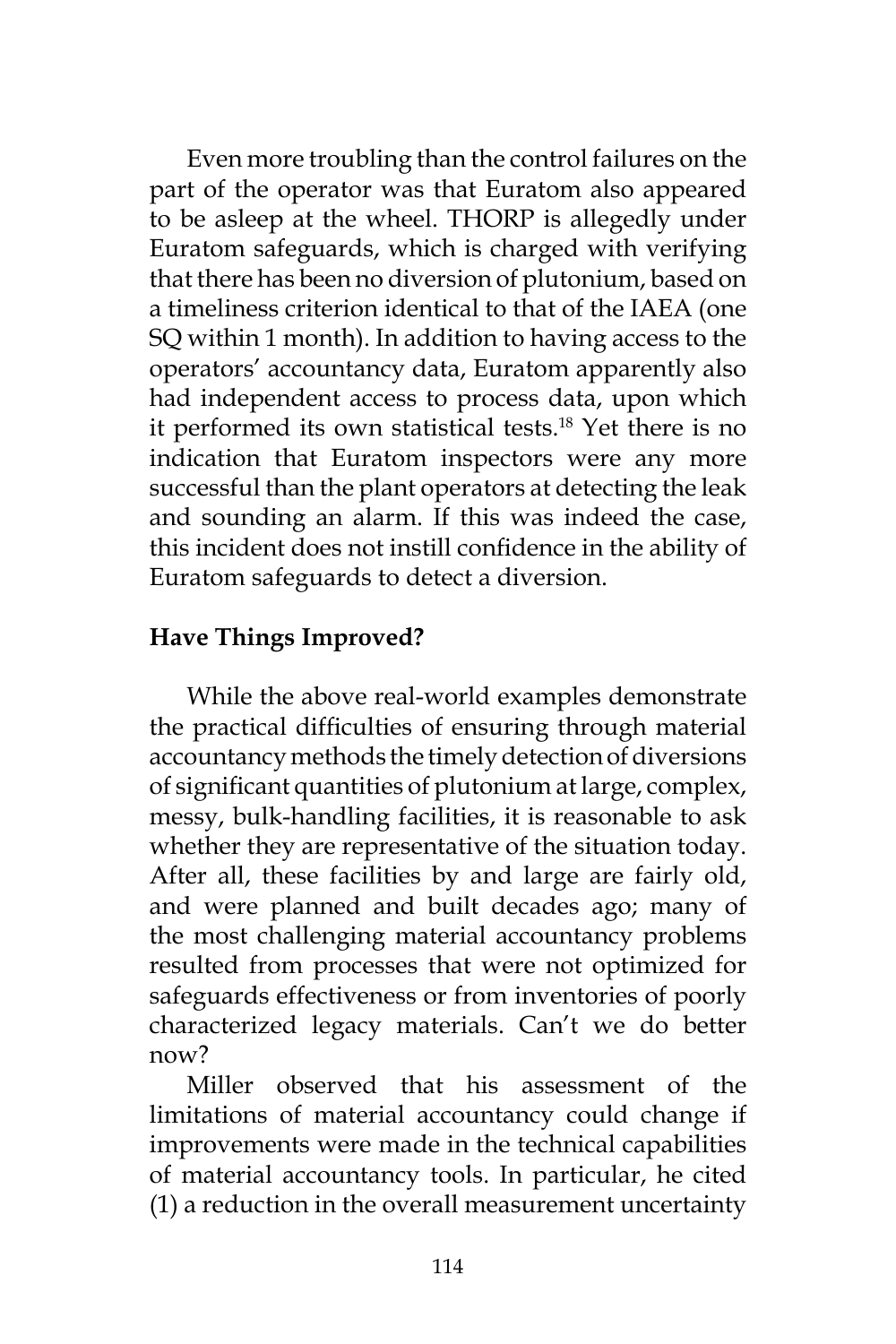in the chemical process area; (2) the use of near-realtime accountancy on a weekly basis to improve the sensitivity of tests for protracted diversion; and (3) a reduction in the measurement error of plutonium in waste streams such as cladding hulls and sludges.

With regard to (1), perhaps the best indication that there has been little progress in reducing measurement uncertainties since Miller's paper was written is the fact that the IAEA "expected measurement uncertainty" associated with closing a material balance at a reprocessing plant remains 1 percent as of 2001, the same value reported by Miller in 1990.<sup>19</sup>

With regard to (2), near-real-time accountancy (NRTA) is a method in which inventories are taken and material balances closed on a much more frequent basis than the conventional annual physical inventory. By reducing the throughput of material associated with a material balance, the ability to detect diversions is improved. For instance, Miller showed that the threshold for detection of an abrupt diversion of 1 SQ of plutonium at a large bulk-handling plant could be accomplished by use of NRTA with physical inventories carried out on a weekly basis. However, given that the time to take a physical inventory of a large facility is approximately 1 week, including preparation time, cleanout of process equipment, measurement of the inventory, and reconciliation of anomalies, $20$  such a high frequency of physical inventories is utterly impractical. Thus NRTA must utilize inventory measurements of in-process materials where possible, and its effectiveness will depend in large part on the uncertainties associated with these measurements. A major question is, therefore, whether NDA techniques have improved over the past 15 years to the extent that the benefits of NRTA can be fully realized. The uncomfortable fact of the leak at THORP, where NRTA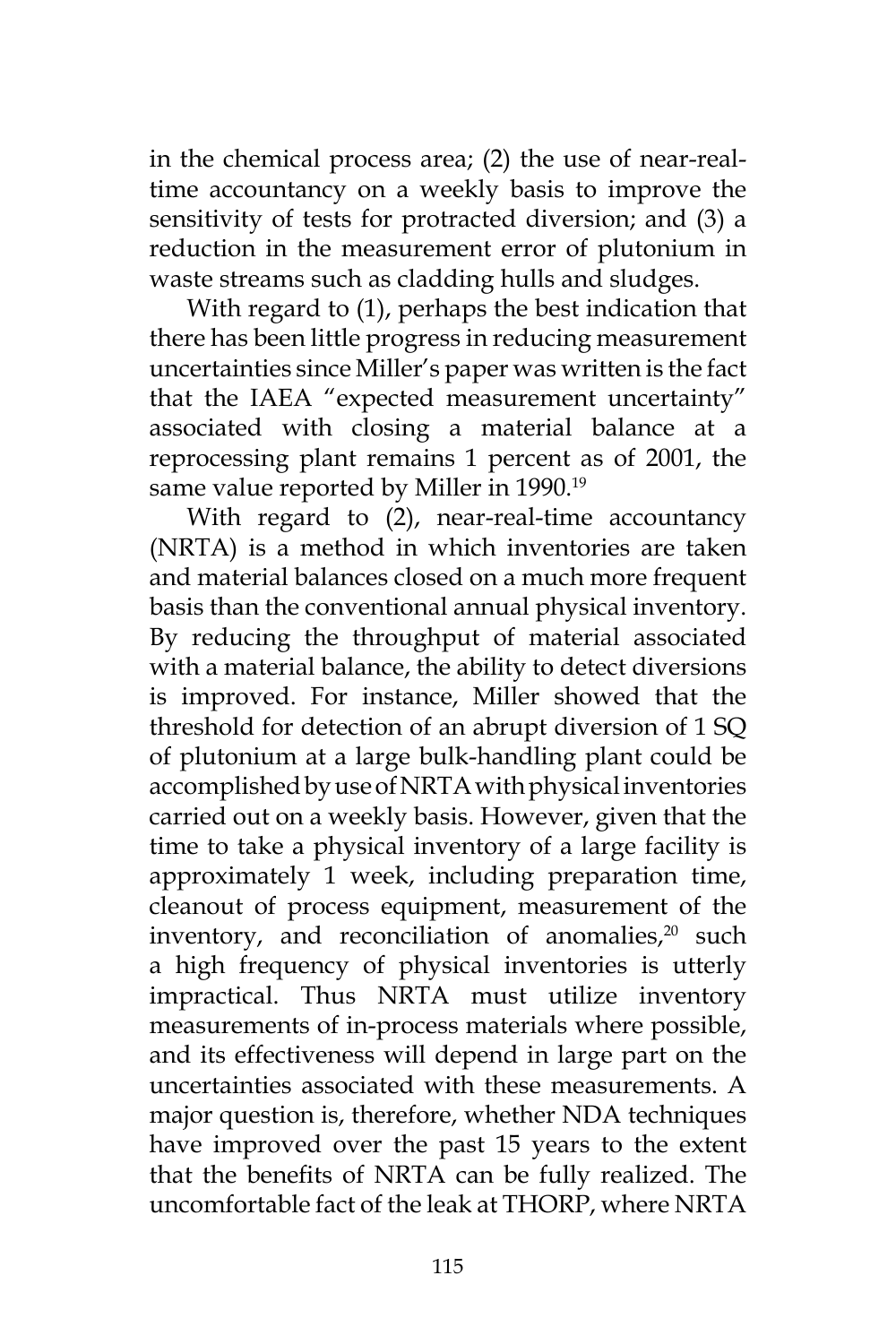was purportedly "fully operational," tends to raise doubts as to whether NRTA is yet capable of fulfilling its promise.

Finally, with regard to (3), considerable efforts at Los Alamos National Laboratory (LANL) and elsewhere have been made over the last decade to improve the capabilities of NDA instruments for waste measurements. The development of neutron multiplicity counters and high-efficiency epithermal neutron counters showed some promise in improving the precision of plutonium in waste drums. However, as was seen above, these instruments perform best when measuring well-characterized and pure materials, but provide marginal benefit when measuring lowassay, contaminated, and heterogeneous plutonium materials.

Any comprehensive assessment of the capabilities of material accountancy at large bulk-handling facilities today must include a review of the safeguards approach for the Rokkasho Reprocessing Plant (RRP), which is the only large-scale commercial reprocessing plant where IAEA safeguards are being applied. The safeguards system at Rokkasho, which has been under development since the early 1990s, is the product of a massive multinational effort and should be regarded as the state-of-the-art.

Independent of the technical capabilities of the safeguards system at RRP are two overarching points. First, according to members of the team who developed the safeguards approach, "the most important factor leading to the success" of meeting all the challenges of developing a safeguards system on the scale needed for the RRP is "the open and full cooperation between all parties—the IAEA, the State, and the operator." $^{21}$ Therefore, even the most fully developed and technically sophisticated safeguards system will likely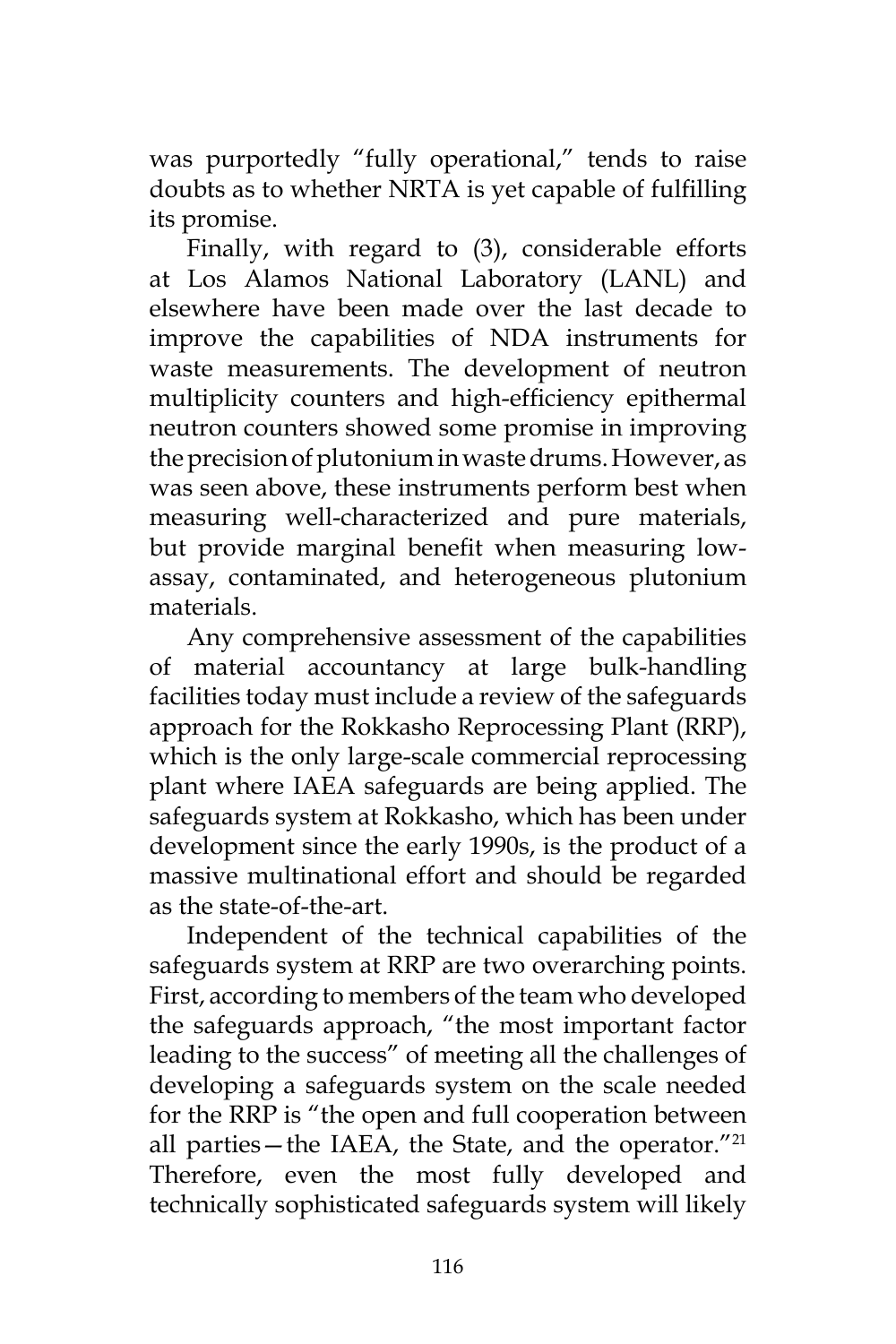fail in the context of an uncooperative or adversarial relationship between these parties, which is exactly the situation of most interest in considering the future of IAEA safeguards as an instrument for controlling the use of nuclear energy not only in friendly states but in potentially adversarial ones. Second, issues of cost and convenience played a major role in development of the safeguards approach and resulted in many questionable compromises. For instance, instead of having its own independent on-site analytical laboratory, the IAEA must share a laboratory with the facility operator. Clearly, this situation raises additional complications, such as the potential for tampering, that must be addressed.

There is insufficient information in the public domain of the safeguards approach at Rokkasho for this author to make an independent assessment. However, it is clear that even after 15 years of designing the safeguards approach, the IAEA itself admits that its detection goals cannot be met at the facility. According to Shirley Johnson, former head of the Rokkasho safeguards project in the IAEA's Department of Safeguards,<sup>22</sup>

The overall measurement uncertainty [at the RRP] may be less than  $+/-1\%$ . This we won't know until we get further into Active Commissioning. However, even if it is 0.7% or 0.8% the fact remains that we cannot achieve the IAEA goal of 1 SQ detection capabilities. This has always been known. It comes down to a fact of very large throughput … It is why it has taken us 15 years to develop the SG [safeguards] approach … we had to compensate for lack of detection capabilities by enhancing our assurance that the facility operations are as declared … all major flows of nuclear material … are continuously monitored …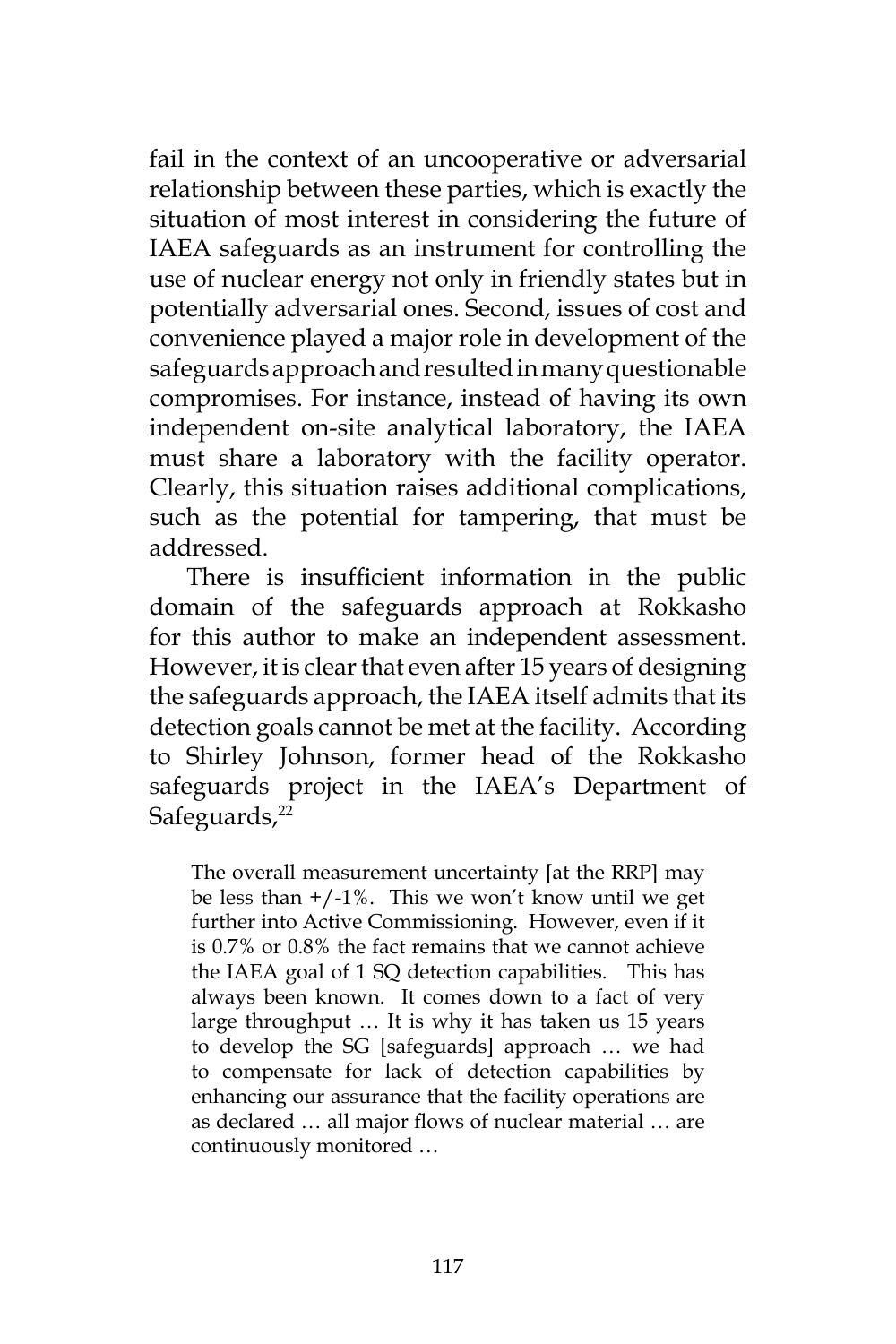Ms. Johnson said earlier during a talk at the 47<sup>th</sup> Institute of Nuclear Materials Management Annual Meeting in 2006 that the measurement uncertainty at RRP remained at 80 kilograms a year (corresponding to 1% of throughput, the same assumed by Miller in 1990), and that higher sensitivity and reliability of measurements were needed to improve on this.

Recent results from the performance of NDA solution monitoring systems at RRP indicate that they themselves have high measurement uncertainty. For instance, it was reported that the Plutonium Inventory and Management System (PIMS), which is designed to perform assays on relatively pure plutonium and uranium mixtures, has a total measurement uncertainty of  $+/-6\%$ <sup>23</sup>

### **Conclusion**.

The bottom line is that nuclear material bulkhandling facilities, like other industrial facilities, are messy affairs. Although society may tolerate small leaks from a chemical plant to the environment if the hazards are limited, when the material in question can be used to build nuclear weapons, there is no acceptable level of leakage into the hands of hostile states or terrorists. The consequences of a single nuclear weapon falling into the wrong hands would be so catastrophic that there must be a zero-tolerance policy for diversion. If this standard cannot be met, then the underlying basis for claims that the closed fuel cycle can be adequately safeguarded against malevolent uses must be called into question.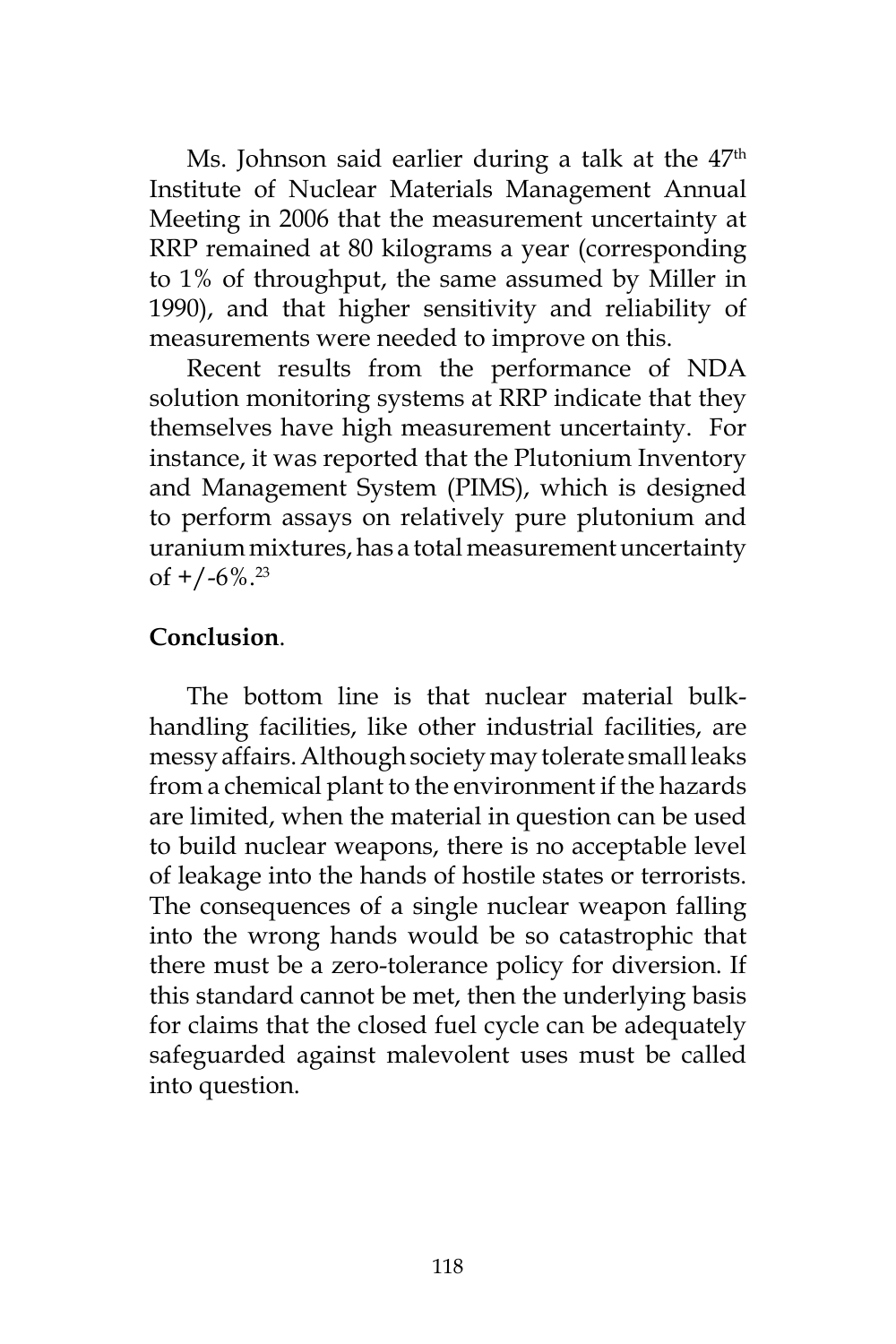#### **ENDNOTES - CHAPTER 5**

1. Pierre Goldschmidt, "Nuclear Proliferation in the 21st Century: Will Multilateral Democracy Work?" Copenhagen: Danish Institute for International Studies (DIIS), August 25-26, 2005, p. 2-3.

2. Marvin M. Miller, "Are IAEA Safeguards on Plutonium Bulk-Handling Facilities Effective?" Washington, DC: Nuclear Control Institute, 1990; reprinted in *Nuclear Power and the Spread of Nuclear Weapons*, P. Leventhal et al., eds., Washington, DC: Brassey's, 2002, Appendix D, p. 273.

3. IAEA, "Safeguards Statement for 2004," para. 52, p. 11.

4. Miller.

5. U.S. Congress, Office of Technology Assessment, Nuclear Safeguards and the International Atomic Energy Agency, OT-ISS-615, Washington, DC: U.S. Government Printing Office, June 1995, p. 73.

6. Paul Leventhal, "Safeguards Shortcomings—A Critique," Washington, DC: Nuclear Control Institute, September 12, 1994; quoting the IAEA Safeguards Glossary, 1987 Ed., p. 27.

7. Office of Technology Assessment, 1995, p. 117. The IAEA Safeguards Criteria are not made publicly available, but presumably OTA staff had access to them.

8. Edwin S. Lyman, "Japan's Plutonium Fuel Production Facility: A Case Study of the Challenges of Nuclear Material Accountancy," 39th Annual Meeting of the Institute of Nuclear Materials Management (INMM), Naples, FL, July 1998.

9. Mark Hibbs, "PFPF Holdup Pu Inventory Under 10 Kg; R&D Work to Focus on Monju Fuel," NuclearFuel, November 4, 1996, p. 15.

10. *IAEA Safeguards Glossary*, 2001 Ed., Table III, p. 53.

11. *IAEA 1998 Annual Report*, p. 65.